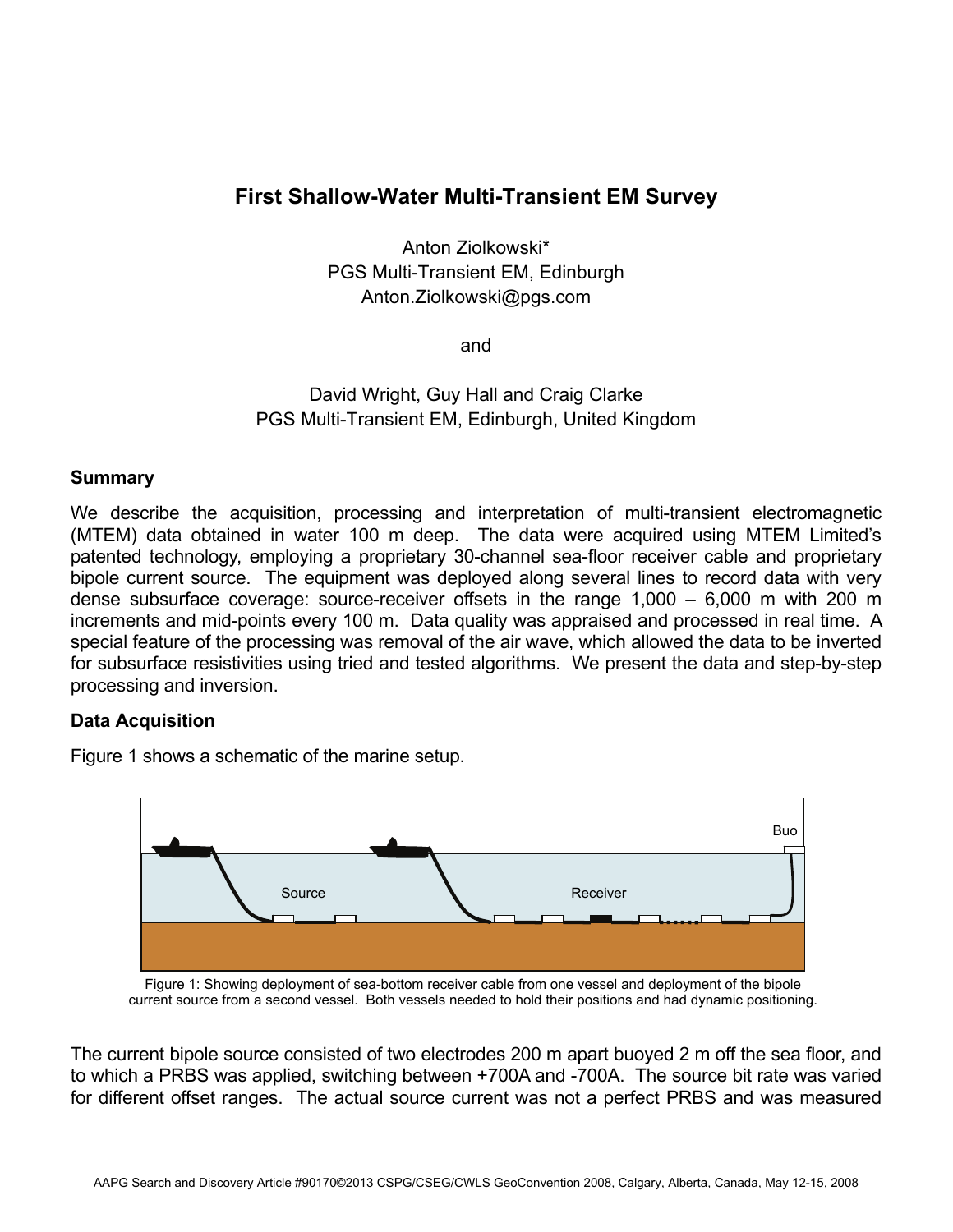and then transmitted to the receiver vessel for data quality control and deconvolution. The observer on the receiver vessel controlled the source transmission.

The receiver cable consisted of 30 identical 200 m in-line electric bipoles and associated electronics modules arranged end-to-end to form a continuous 6 km line. The time-varying voltage measured by each receiver bipole was digitised and stored in the associated module and then transmitted to the receiver vessel for analysis and processing.

An acoustic transponder was attached to the receiver cable at each electrode position and the source vessel was used to ping the transponders and position the receiver electrodes to better than 1 m precision. There was also an acoustic transponder at each source electrode to enable it to be positioned to the same precision.

## **Data Analysis, QC and Processing**

The on-board setup for data analysis and quality control consisted of two PCs: the *MTEM Observer* for the observer to control the data acquisition, set parameters, and observe data quality; and the *MTEM QC*, for the field geophysicist to analyse the data and perform preliminary processing, including deconvolution. Figures 2 and 3 show typical displays from the two computers.

| Scaling Trace Height |                                                                                                                                |                                               | Channel 19 |
|----------------------|--------------------------------------------------------------------------------------------------------------------------------|-----------------------------------------------|------------|
|                      |                                                                                                                                |                                               |            |
|                      |                                                                                                                                | - described Whitehall                         | Channel 1  |
|                      |                                                                                                                                | harder way                                    | Channel 2  |
|                      |                                                                                                                                | handy Magaz                                   | Channel 3  |
|                      | -เกษต์แก <sub>่ง</sub> สำหรับสมบัตรที่มาแล้วทองเดอกที่ให้และสมบัติและสมบัติและสมบัติและสมบัติเหตุและสมบัติและจัดที่มีความสมบัต | <b>-perchanthol</b>                           | Channel 4  |
|                      |                                                                                                                                | <b><i><u> American American A</u></i></b>     | Channel 5  |
|                      |                                                                                                                                | بالمصادح والمستعين                            | Channel 6  |
|                      |                                                                                                                                | <b><i>Australian Australian Content</i></b>   | Channel 7  |
|                      |                                                                                                                                | mpondely Modeledy                             | Channel 8  |
|                      |                                                                                                                                | <b><i><i><u>Australian Maghal</u></i></i></b> | Channel 0  |
|                      |                                                                                                                                | www.howakh                                    | Channel 10 |
|                      | <i>๚๚๚๚๚ฦ฿฿๛ฦฦ๚๚ๅ๚๚๚฿<sub>๚๚</sub>๚๛๛๚๚ๅ๚๚๚๚๚๚๚๚๚๚๚๚๚๚๚๚๚๚๚๚๚๚๚</i>                                                            | ๛๛๚๛๛๛                                        | Channel 11 |
|                      |                                                                                                                                | nnerhallmann                                  | Channel 12 |
|                      |                                                                                                                                | -yaqyalalay                                   | Channel 13 |
|                      |                                                                                                                                | - <sub>Ն</sub> տապրեկություն                  | Channel 14 |
|                      | marketynyn for a for the man a formulation and the manufacture of the state of the state of the state of the s                 | www.philaph                                   | Channel 15 |
|                      |                                                                                                                                | -y/WWW44W                                     | Channel 10 |
|                      |                                                                                                                                |                                               | Channel 17 |
|                      |                                                                                                                                |                                               | Channel 18 |
|                      |                                                                                                                                |                                               | Channel 20 |

Figure 2: Screen grab from *MTEM Observer*, showing a source record with offset increasing from bottom to top. The response to the PRBS can clearly be seen on all channels. The low-frequency noise level appears to increase from bottom to top, but in reality it is the signal level that is decreasing.

The incoming data were read onto a disk on the *MTEM Observer* and read off that disk onto a disk on the *MTEM QC*. We needed to know that the data quality wass adequate for subsequent inversion. Typically we require that the peak of the earth impulse response is about 30 dB larger than the background noise level. Figure 3 shows one of the steps in this quality control procedure. If the signal-to-noise ratio, or the resolution, is not adequate, the data acquisition parameters need to changed. These parameters include the source bit rate, order of the PRBS, number of cycles, and receiver sampling rate. Data with the correct parameters were acquired before moving to the next position.

A problem with marine EM data is the air wave, which needs to be removed before the data can be inverted. Figure 4 shows a display of the result of removing the air wave. The method for removing the air wave is described in Ziolkowski and Wright (2007).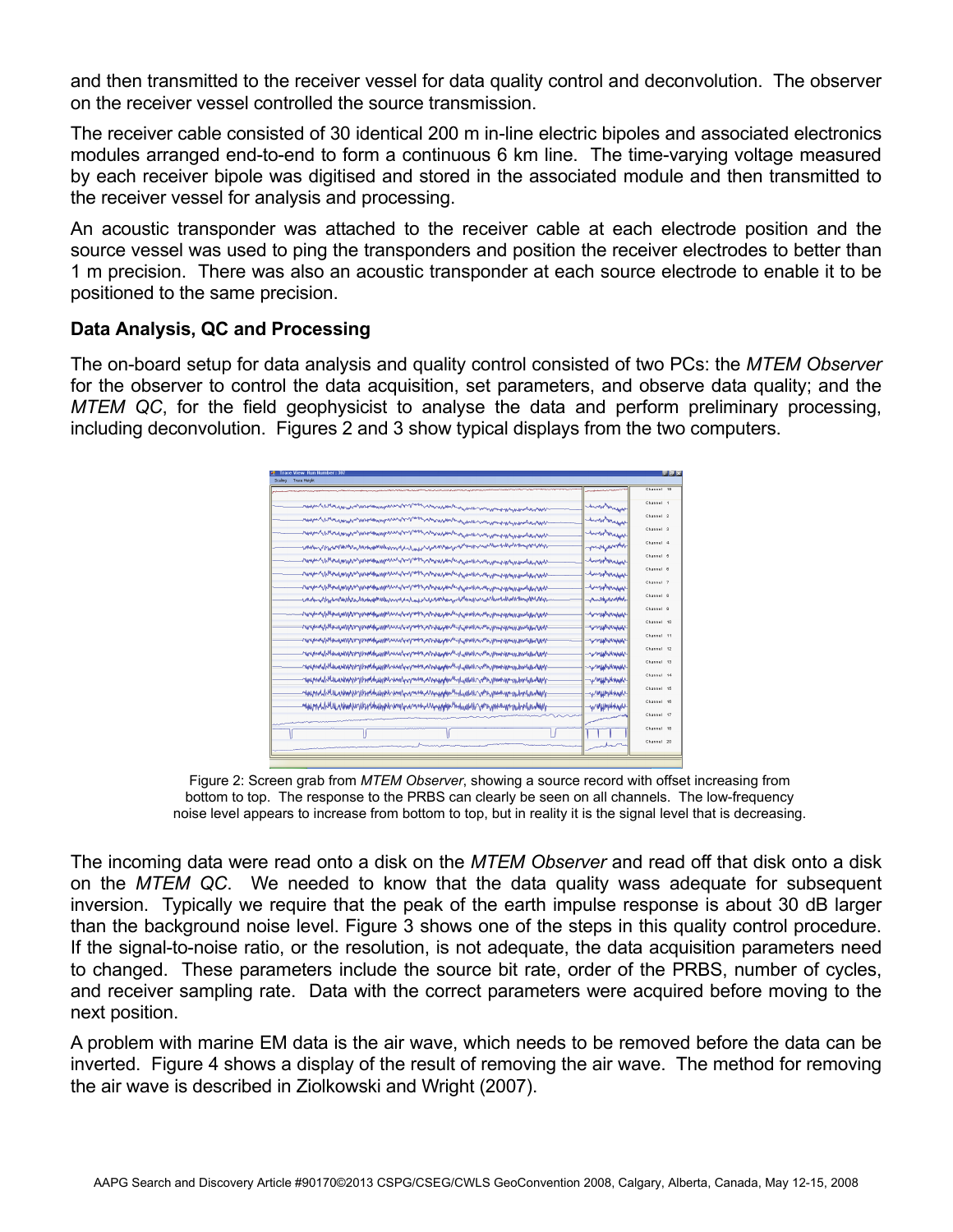

Figure 3: Screen grab from *MTEM QC*, showing recovered impulse responses. In the top display offset is increasing from right to left and the data are normalised to the maximum value. The bottom display shows the same data un-normalised.



Figure 4 Impulse responses for offsets 2800 to 4000 metres: total response in blue; air wave removed in red.

## **Results**

The data were arranged in common mid-point (CMP) gathers and, starting with a simple half-space, a one-dimensional model was found by Occam inversion (Constable et al., 1987) for each gather. The model results for each CMP position were displayed side-by-side. Figure 5 shows preliminary